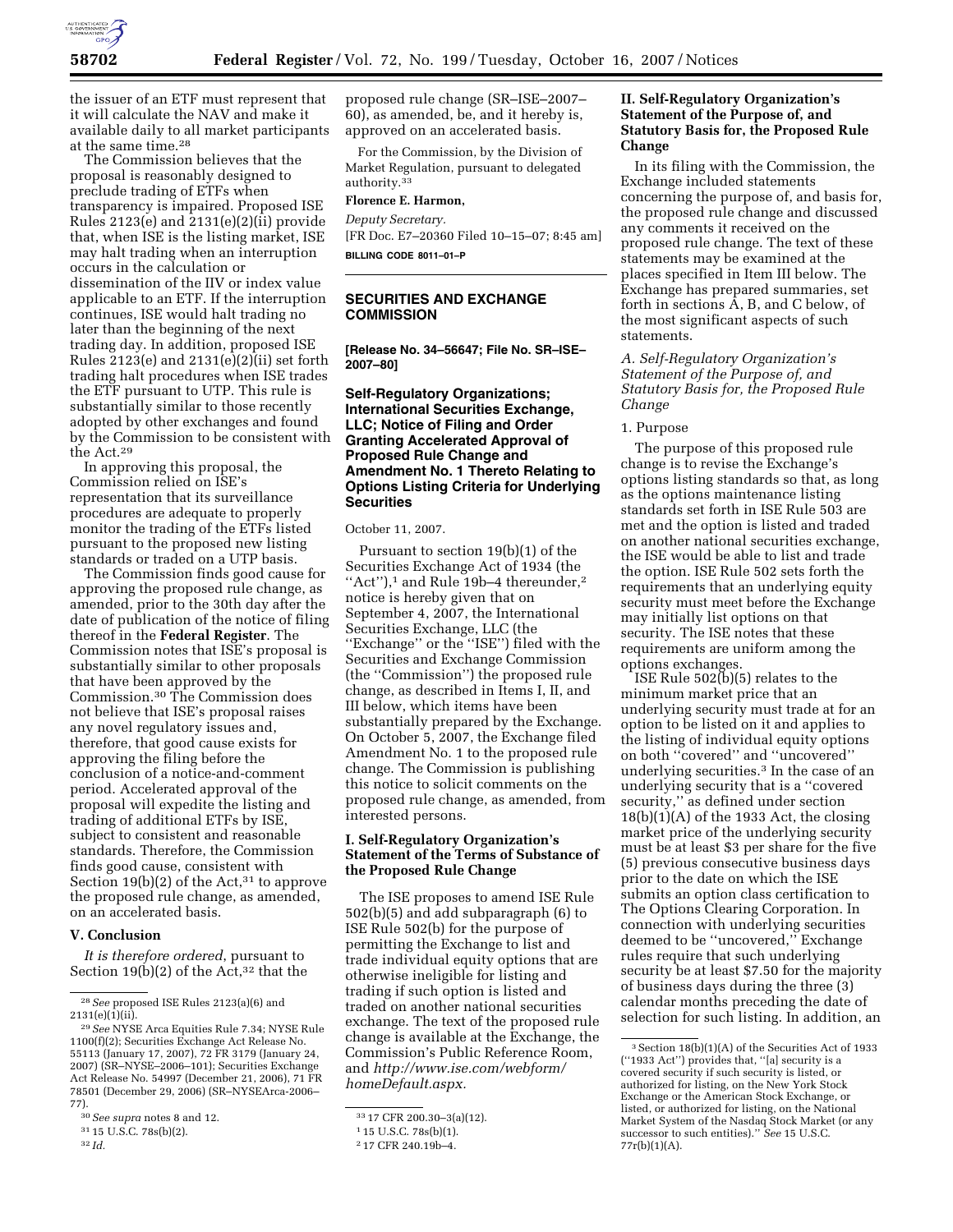alternative listing procedure permits the listing of such options so long as: (1) The underlying security meets the guidelines for continued approval contained in ISE Rule 503; (2) options on such underlying security are traded on at least one other registered national securities exchange; and (3) the average daily trading volume (''ADTV'') for such options over the last three calendar months preceding the date of selection has been at least 5,000 contracts. Subparagraphs (1) through (4) of ISE Rule 502(b) further sets forth minimum requirements for an underlying security, such as shares outstanding, number of holders, and trading volume.

When the ISE first commenced operations, if an option failed to meet the original listing requirements, the ISE could not list that option, even if the option met the continued listing requirements of one or more other exchanges and traded on those exchanges. In order to somewhat remedy this situation, in 2001, the Exchange proposed, and the Commission approved, amendments to the ISE's original listing criteria, which permitted the ISE to list options that (i) met the ISE's continued listing criteria, (ii) were traded on at least one other exchange, and (iii) had ADTV across all exchanges of at least 5,000 contracts.4 The Exchange notes that the 2001 Filing, while permitting the ISE to list some of the more actively traded options, does not permit the listing of less active options that are currently trading at other options exchanges. The options exchange (or exchanges) that may be fortunate enough to list an option that at first met the original listing criteria, but subsequently fails to do so, is provided a trading monopoly inconsistent with the multiple trading of options, fostering competition, and the maintenance of a national market system. Under this proposed rule change, an option may be multiply listed and traded as long as one other options exchange is trading the particular option and such underlying security of the option meets the Exchange's continued listing requirements.

The ISE notes that the requirements for listing additional series of an existing listed option (*i.e.*, continued listing guidelines) are less stringent, largely because in total the Exchange's guidelines assure that options will be listed and traded on securities of companies that are financially sound

and subject to adequate minimum standards.

The ISE believes that, although the continued listing requirements are uniform among the options exchanges, the application of both the original and continued listing standards in the current market environment have had an anti-competitive effect. Specifically, the Exchange notes that on several occasions it has been unable to list and trade options classes that trade elsewhere because the underlying security of such option did not at that time meet original listing standards. However, the other options exchange(s) may continue to trade such options (and list additional series) based on the lower maintenance listing standards, while the ISE may not list any options on such underlying security. The Exchange believes this clearly is anti-competitive and inconsistent with the aims and goals of a national market system in options.

To address this situation, the Exchange proposes to add new ISE Rule 502(b)(6) and amend the current listing requirement adopted by the 2001 Filing. Specifically, proposed ISE Rule 502(b)(6) provides that, notwithstanding that a particular underlying security may not meet the requirements set forth in ISE Rule 502(b)(1), (2), (4), and (5), the Exchange nonetheless could list and trade an option on such underlying security if (i) the underlying security meets continued listing requirements under ISE Rule 503 and (ii) options on such underlying security are listed and traded on at least one other registered national securities exchange. ISE Rule 502(b)(5)(iii), which references an alternative original listing requirement, would be deleted. In connection with the proposed changes, the Exchange represents that the procedures currently employed to determine whether a particular underlying security meets the initial listing criteria will similarly be applied to the continued listing criteria.

The Exchange believes that this proposal is narrowly tailored to address the circumstances where an options class is currently ineligible for listing on the ISE, while at the same time such option is trading on another options exchange(s). The Exchange notes that when an underlying security meets the maintenance listing requirements, and at least one other exchange lists and trades options on the underlying security, the option is available to the investing public. Therefore, the ISE notes that the current proposal will not introduce any inappropriate additional listed options classes. The Exchange submits that the adoption of the proposal is essential for competitive

purposes and to promote a free and open market for the benefit of investors.

### 2. Statutory Basis

The basis under the Act for this proposed rule change is found in section 6(b)(5), in that the proposed change will serve to remove impediments to and perfect the mechanisms of a free and open market and a national market system and, in general, to protect investors and the public interest.

## *B. Self-Regulatory Organization's Statement on Burden on Competition*

The proposed rule change does not impose any burden on competition.

## *C. Self-Regulatory Organization's Statement on Comments on the Proposed Rule Change Received From Members, Participants or Others*

The Exchange has not solicited, and does not intend to solicit, comments on this proposed rule change. The Exchange has not received any unsolicited written comments from members or other interested parties.

#### **II. Solicitation of Comments**

Interested persons are invited to submit written data, views, and arguments concerning the foregoing, including whether the proposed rule change is consistent with the Act. Comments may be submitted by any of the following methods:

## *Electronic Comments*

• Use the Commission's Internet comment form *http://www.sec.gov/ rules/sro.shtml*); or

• Send an E-mail to *rulecomments@sec.gov.* Please include File No. SR–ISE–2007–80 on the subject line.

#### *Paper Comments*

• Send paper comments in triplicate to Nancy M. Morris, Secretary, Securities and Exchange Commission, 100 F Street, NE., Washington, DC 20549–1090.

All submissions should refer to File Number SR–ISE–2007–80. This file number should be included on the subject line if e-mail is used. To help the Commission process and review your comments more efficiently, please use only one method. The Commission will post all comments on the Commission's Internet Web site (*http://www.sec.gov/ rules/sro.shtml*). Copies of the submission, all subsequent amendments, all written statements with respect to the proposed rule change that are filed with the Commission, and all written

<sup>4</sup>*See* Securities Exchange Act Release No. 45220 (December 31, 2001), 67 FR 760 (January 7, 2002) (order approving a proposed rule change revising the original listing criteria for underlying securities in ISE Rule 502) (the ''2001 Filing'').